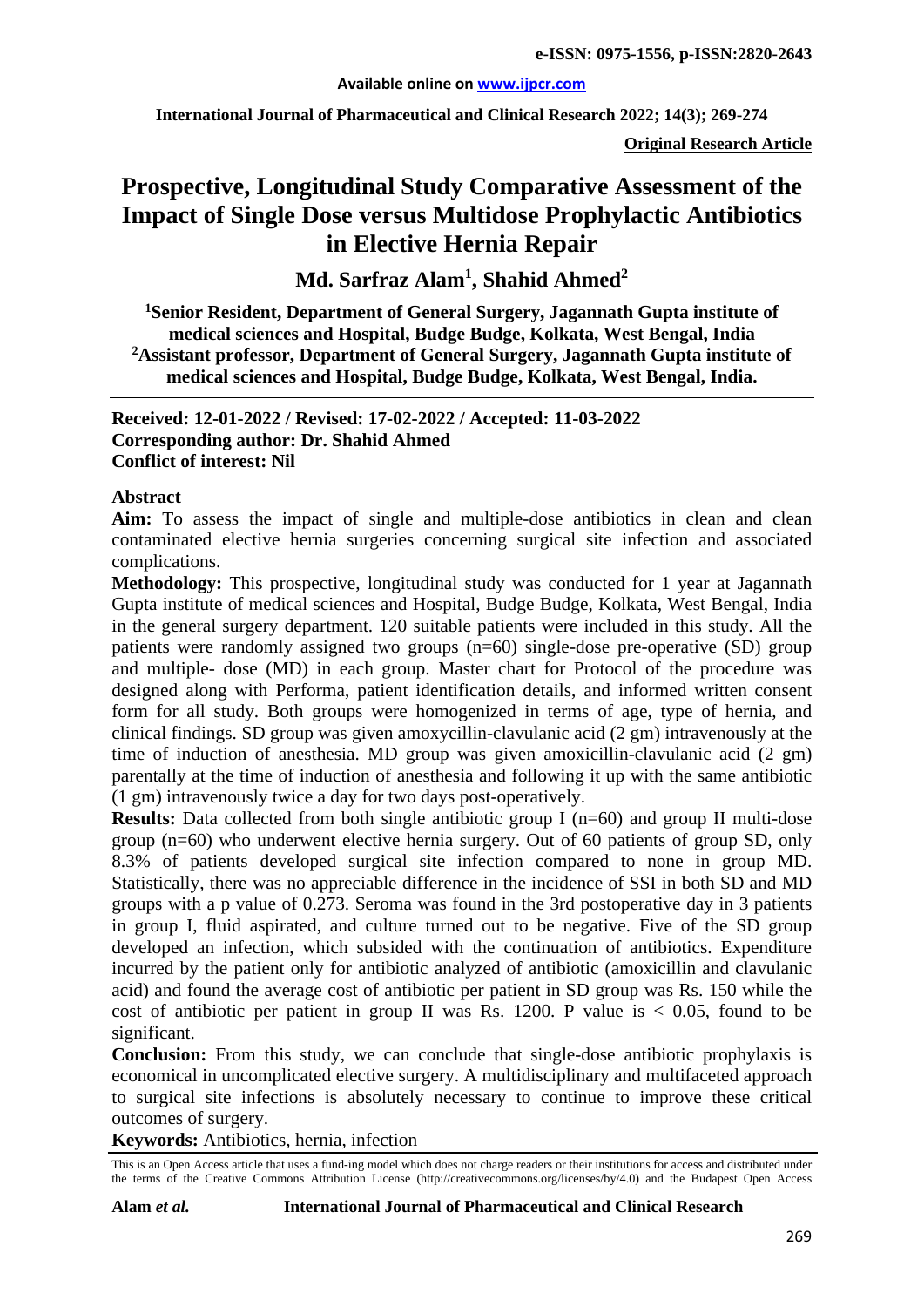Initiative (http://www.budapestopenaccessinitiative.org/read), which permit unrestricted use, distribution, and reproduction in any medium, provided original work is properly credited.

## **Introduction**

Abdominal hernia repair is one of the most common operations performed worldwide, with estimates of around 770,000 inguinal hernia repairs and 350,000 ventral hernia repairs performed annually in the US [1, 2]. Abdominal wall hernias occur due to weakness in any portion of the abdominal wall and also include umbilical, epigastric, and Spigelian hernias [3]. The lifetime risk for inguinal hernia operation is 27% in men and 3% in women, and incisional hernias occur in up to 11% of patients after laparotomy [4, 5].

Surgical Site Infection (SSI) is a major post-operative complication associated with any surgery which will lead to increased hospital stay, loss of productive hours, hospital cost and patient morbidity and mortality [6]. Although antimicrobial prophylaxis plays an important role in reducing the rate of SSIs, other factors such as attention to basic infection-control strategies, the surgeon's experience and technique, the duration of the procedure, hospital and

operating-room environments, instrument sterilization issues, preoperative preparation (e.g., surgical scrub, skin antisepsis, appropriate hair removal), perioperative management (temperature and glycemic control), and the underlying medical condition of the patient may have a strong impact on SSI rates.

Amoxycillin-clavulanic acid is considered a relatively safe antibiotic and used worldwide as prophylactic antibiotics as prophylactic anti biotic. Amoxycillinclavulanic acid is considered relatively efficient, safe, and less toxic with appreciable antimicrobial activity and target tissue concentration. In this paper, our study is aimed to compare the effect of single-dose antibiotic versus multiple

doses of antibiotics in uncomplicated herniorrhaphy in terms of post-operative surgical site infection and related complications. The rational and effective use of prophylactic antibiotics for the prevention of expected surgical site infection guidelines are well documented in the American society of health-system pharmacists (ASHP) based on prevailing clinical audits and issues. ASHP guidelines are very useful for the clinicians to the effective and ration uses of antibiotics in the prevention of surgical site infections in uncomplicated elective surgery like hernia repair [7].

According to the guidelines, any antibiotic considered to be active against the contaminating pathogens in most of the cases likely to infect the surgical site, given in the right dose and route of administration that ensures required serum and tissue concentrations. Prophylactic antibiotics are effective during the time of potential contamination, safe and administered for the shortest effective period to minimize adverse drug effects, the development of a resistant organism, and considered cost-effective [8]. This study aims to assess the impact of single and multiple-dose antibiotics in clean and clean contaminated elective hernia surgeries concerning surgical site infection and associated complications.

#### **Materials and Methods:**

This prospective, longitudinal study was conducted for 1 year at Jagannath Gupta institute of medical sciences and Hospital, Budge Budge, Kolkata, West Bengal, India in the general surgery department. 120 suitable patients were included in this study.

#### **Inclusion criteria:**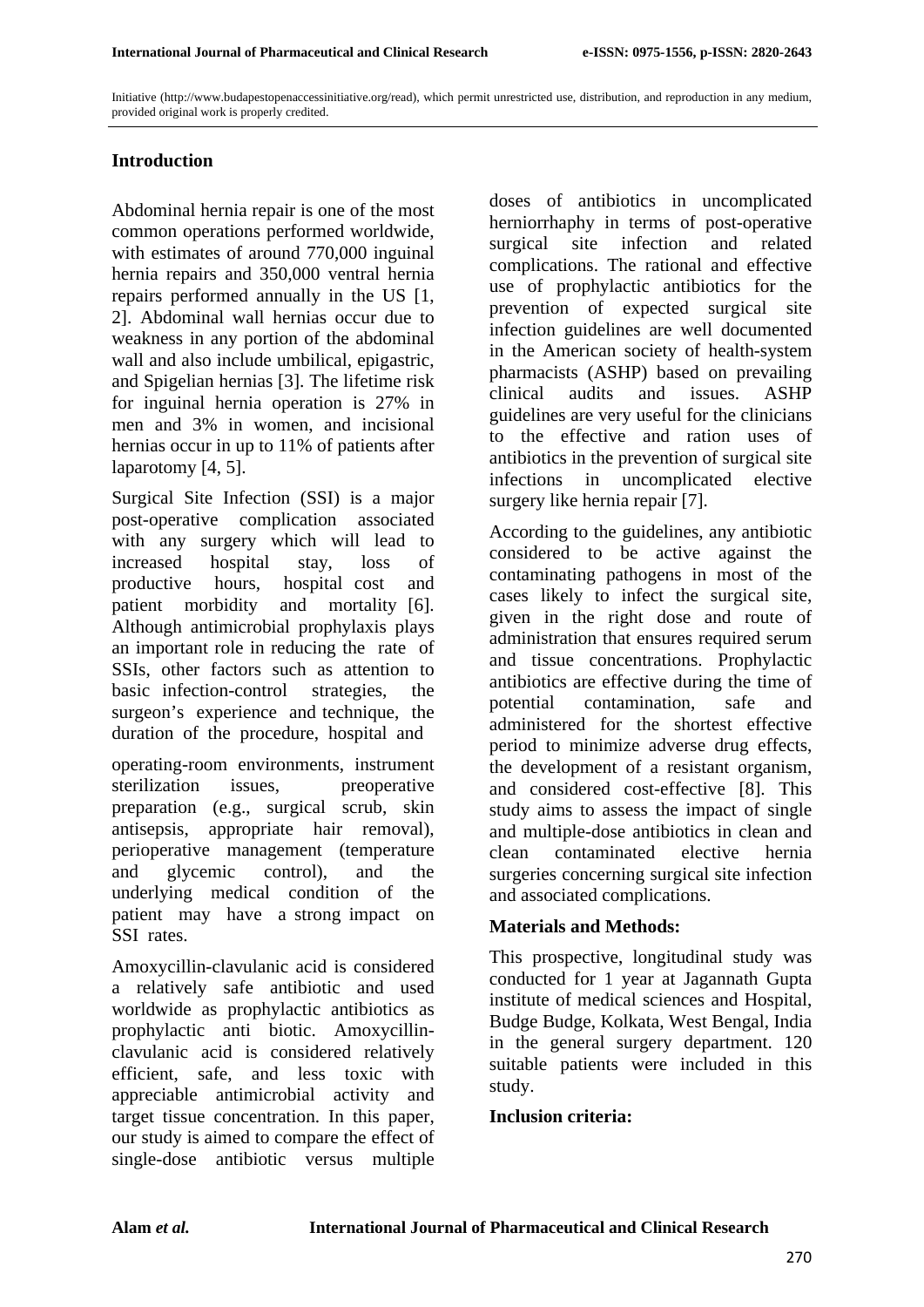Includes patient with elective open hernioplasty, age group of 18-60 years of both sexes

## **Exclusion criteria:**

Pediatric patients, hernia with complications, recurrent hernias, and patients with comorbid excluded from our study

## **Methodology**

All the patients were randomly assigned two groups (n=60) single-dose preoperative (SD) group and multiple- dose (MD) in each group. Master chart for Protocol of the procedure was designed along with Performa, patient identification details, and informed written consent form for all study. Both groups were homogenized in terms of age, type of hernia, and clinical findings. SD group was given amoxycillin-clavulanic acid (2 gm) intravenously at the time of induction of anesthesia. MD group was given amoxycillin-clavulanic acid (2 gm) parentally at the time of induction of anesthesia and following it up with the same antibiotic (1 gm) intravenously twice a day for two days post-operatively.

Patients with uncomplicated inguinal hernia and operated as elective cases only included. All data related to wound site infection, number of days in the hospital, expenditure all collected tabled and analyzed. Both groups met all inclusion criteria and homogenized in all the aspects are only included in the study.

Procedure: Group I (SD) received singledose pre-operative prophylaxis of injection amoxicillin and clavulanic acid 2 gm I/V half an hour before the scheduled procedure. Group II (MD) cases were given single-dose preoperative antibiotic prophylaxis followed by multiple doses of the same antibiotic (injection I/V amoxicillin and clavulanic acid 1.2 gm) BD for 3 days post-procedure followed by tablet amoxicillin and clavulanic acid 1.2 mg TDS for the next 2 days in addition to all the patients were operated on under regional anesthesia by consultant surgeons as per World Health Organization (WHO) safety guideless and standard aseptic precautions. Monofilament polypropylene mesh was used for hernioplasty. Postoperative findings including wound site infections like seroma and wound infection documented serially till 12 postoperative day (POD) when patients got discharged and followed up in surgery outpatient department (OPD) after two weeks. Stitch removal was done on the 8th postoperative day.

## **Results:**

| <b>Study group</b>                      | Group 1 (single dose) |               | <b>Group II (multiple dose)</b> |               | P<br>value |
|-----------------------------------------|-----------------------|---------------|---------------------------------|---------------|------------|
|                                         | $(n=60)$              | $\frac{6}{9}$ | $(n=60)$                        | $\frac{6}{9}$ |            |
| related<br><b>Surgery</b><br>infections |                       | 8.3           |                                 |               | 0.273      |

#### **Table 1: Incidence of surgery related infections in both groups**

Data collected from both single antibiotic group I ( $n=60$ ) and group II multidose group (n=60) who underwent elective hernia surgery. Out of 60 patients of group

SD, only 8.3% of patients developed surgical site infection compared to none in group MD.

| Table 2: SSI incidence of in relation to various observations days in SD versus MD |
|------------------------------------------------------------------------------------|
| groups                                                                             |

|        | <b>Surgery related infections</b> |       |       |     |  |
|--------|-----------------------------------|-------|-------|-----|--|
| Groups | Dav                               | Day 4 | Day 8 | Dav |  |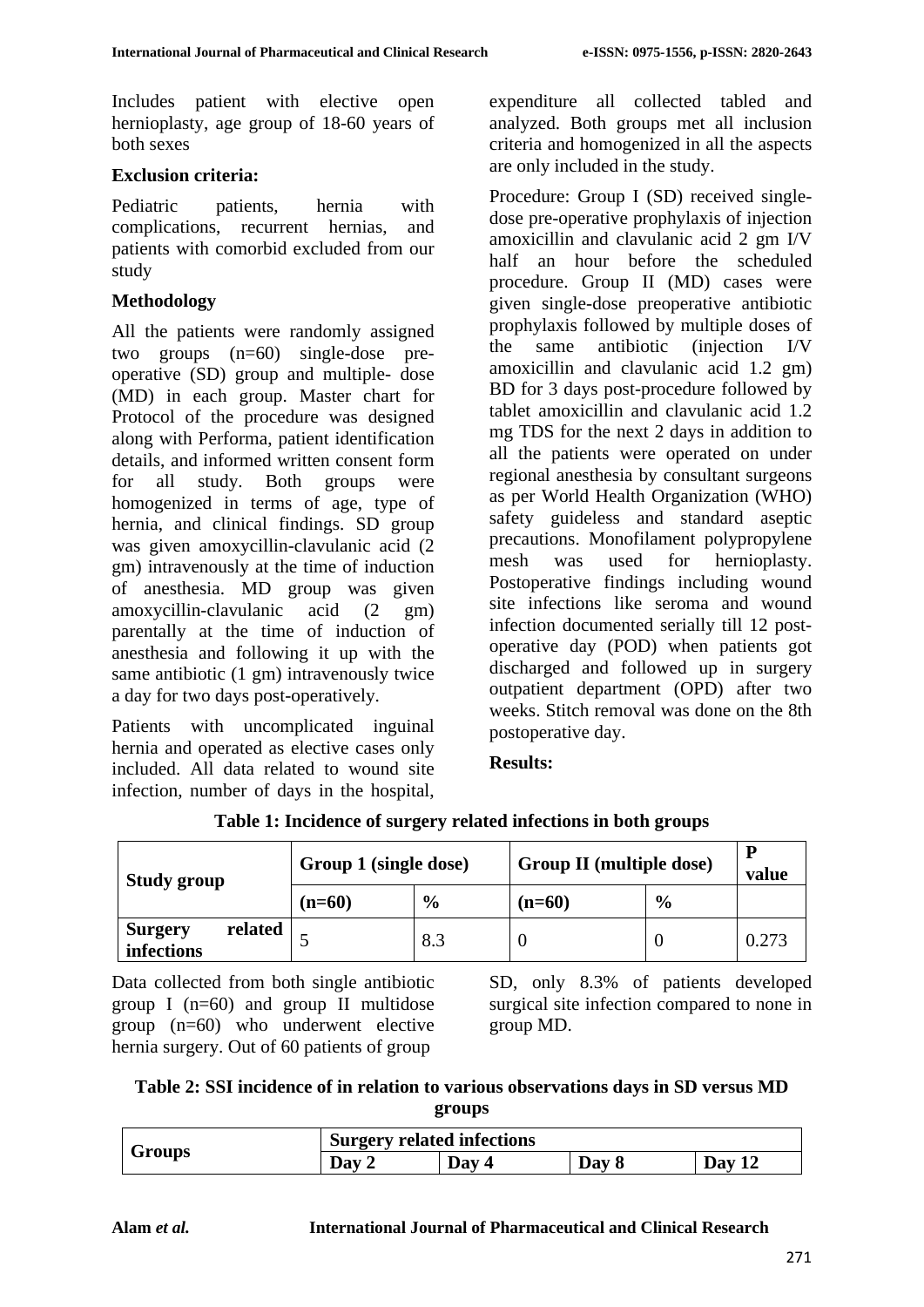| Single dose (group I)       |  |  |
|-----------------------------|--|--|
| <b>Multidose (group II)</b> |  |  |

Statistically, there was no appreciable difference in the incidence of SSI in both SD and MD groups with a p value of 0.273, which is in agreement with earlier studies. Main complaints by many patients in the post-operative period were pain and headache managed well with intravenous

fluids for spinal headache and analgesics. Seroma was found in the 3rd postoperative day in 3 patients in group I, fluid aspirated, and culture turned out to be negative. Five of the SD group developed an infection, which subsided with the continuation of antibiotics.

| <b>Study group</b>  |     | <b>Group II (multiple dose)</b><br>Group 1 (single dose) |      | P      |
|---------------------|-----|----------------------------------------------------------|------|--------|
|                     |     |                                                          |      | value  |
| <b>Mean</b><br>cost | (in | 150                                                      | 1200 | < 0.00 |
| rupees)             |     |                                                          |      |        |

**Table 3: Expenditure incurred by the patient**

Expenditure incurred by the patient only for antibiotic analyzed of antibiotic (amoxicillin and clavulanic acid) and found the average cost of antibiotic per patient in SD group was Rs. 150 while the cost of antibiotic per patient in group II was Rs. 1200. P value is  $< 0.05$ , found to be significant.

# **Discussion:**

The benefit of antibiotic prophylaxis in elective surgical procedures, such as inguinal hernia surgery repair, the prophylactic antibiotic is considered debatable [9]. The negligible rate of wound infections and the technically sound surgical management are all considered as factors against routine use of antibiotic prophylaxis in inguinal hernia repair [10]. Surgical site infection following hernia repair is associated with a high rate of recurrence in hernia repair subsequently leading to recurrence. The benefit of antimicrobial prophylaxis was reported as far back as the 1960s from randomized trials, and this practice has had a marked impact on surgical practice. General guidelines with respect to prophylaxis advocate the necessity for high tissue concentrations of antibiotics at the time when bacterial contamination is most likely to occur, i.e., from the first incision. Typically, prophylactic antibiotics are administered intravenously

at induction of anesthesia. A seminal study of 7000 patients confirmed there is variation in clinical practice with regards to the timing of prophylaxis. Administration of prophylactic antibiotics two hours prior to surgery is effective in reducing SSI. The administration of a first dose earlier than this prior to surgery or post-operatively is ineffective as a prophylactic measure [11-13].

In our study the percentage of infection in only 8% compared to the multi-dose antibiotics group and comparable with several studies have been compared to the multi-dose antibiotics group and comparable with several studies have been conducted on the choice of antibiotic and timing of use of antibiotics. Most of the studies have recommended the first dose to be given 30-60 minutes preoperatively, and long-acting antibiotics must be selected [14]. Borade S et al. reported 3% of superficial surgical site infection in his study [15]. Jogdand S et al, studied 183 clean surgical procedure with single dose antibiotics and found that multiple-dose antibiotics requirement after surgery was reduced [16]. Shah YD et al, compared single dose antibiotics prior to surgery with multiple dose antibiotics treatment, and reported 11% of SSI in single dose regimen and multiple dose antibiotic regimen in patients undergoing laparoscopic surgery and reported that a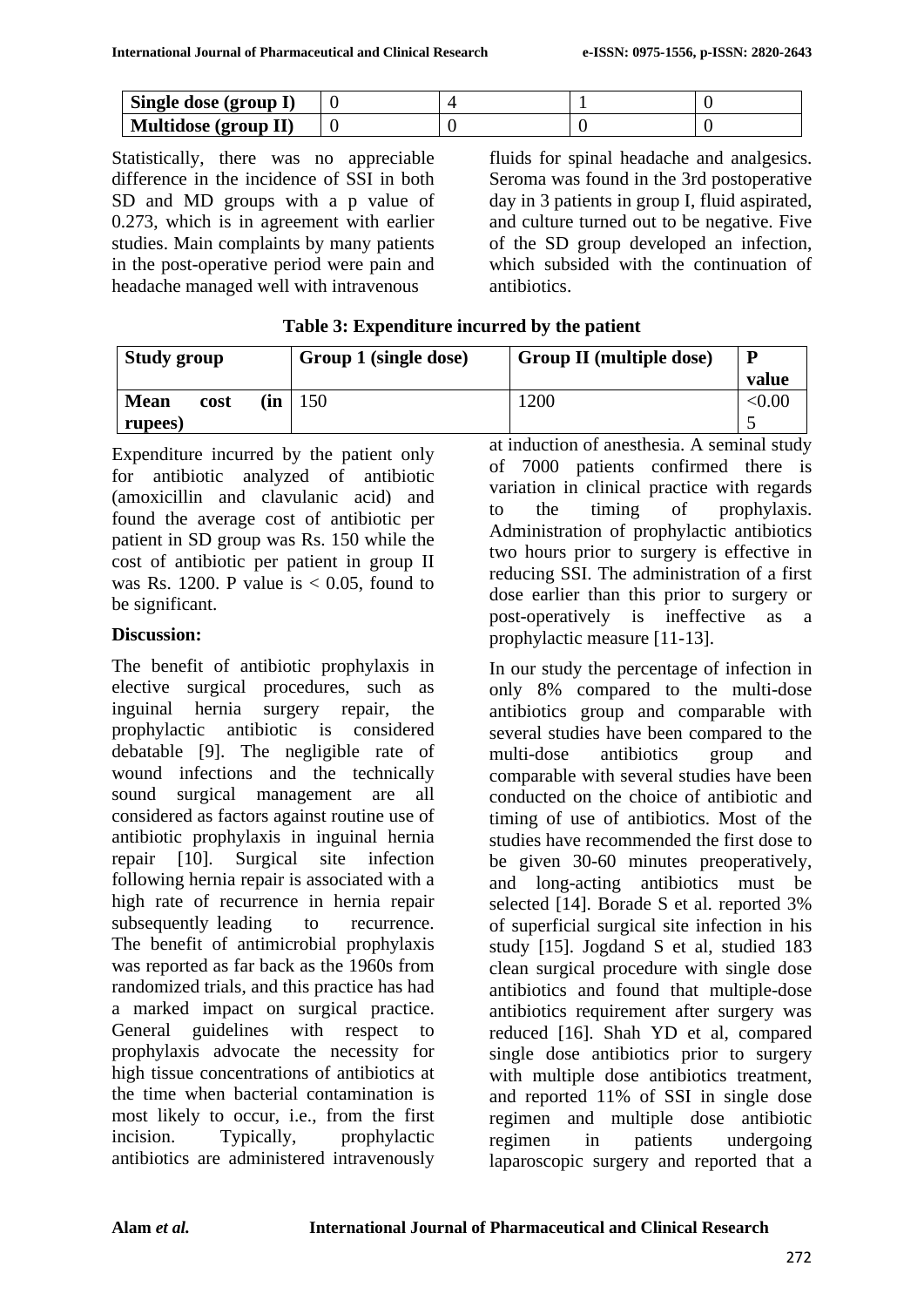single dose of antibiotics are more patient compliant, cost-effective, less adverse effects and prevents the emergence of antibiotic resistance [17].

Most studies have reported an incidence of wound infection of 2.7-11.3% in patients who underwent open colectomy compared with 5.7-26% in laparoscopic colectomy [18-20]. A meta-analysis of post-operative wound infection17 reported a significantly lower incidence of SSI after laparoscopic colectomy (3.9%, 21/537) than after open colectomy  $(8.3\% \, 43/518; \, P = 0.005)$ . In the present study, the rates of SSI in open and laparoscopic surgery were 16.6%  $(4/24)$  and 8.7% (6/69), respectively (P = 0.278). It seems to show that skillful surgical technique is more important than wound length for preventing wound contamination [21]. Platt et al randomized double-blind study which was aimed to throw light into this use of antibiotics in elective surgery. They had concluded, surgery-related infections and complications dropped from 4.2% to 2.3% when prophylactic intravenous antibiotic prophylaxis. Our study which was done to compare the effectiveness of a single multidose antibiotics [22].

In our study, the results of the average cost of antibiotics in the single-dose group are significantly less than the average cost of antibiotics in the multi-dose group. Difference in cost of antibiotics in both group I and group II was found statistically significant (p value  $< 0.005$ ). These results were similar to the study conducted by Pavan et al in which the average cost of antibiotic for each patient in group 1 was Rs. 35 while that in the group II was in the range of 145-340 without SSI to a maximum of Rs. 340 with SSI. The difference in cost of antibiotics in both groups was statistically significant as also seen in the present study [23, 24].

## **Conclusion:**

From this study, we can conclude that single-dose antibiotic prophylaxis is economical in uncomplicated elective surgery. A multidisciplinary and multifaceted approach to surgical site infections is absolutely necessary to continue to improve these critical outcomes of surgery.

## **References:**

- 1. Rutkow IM. Demographic and socioeconomic aspects of hernia repair in the United States in 2003. SurgClin North Am 2003;83:1045e1051.
- 2. Poulose BK, Shelton J, Phillips S, et al. Epidemiology and cost of ventral hernia repair: making the case for hernia research. Hernia 2012;16:179e183.
- 3. Livingston EH. What is an abdominal wall hernia? JAMA 2016;316:1610.
- 4. Primatesta P, Goldacre MJ. Inguinal hernia repair: incidence of elective and emergency surgery, readmission and mortality. Int J Epidemiol 1996;25:835e839.
- 5. Mudge M, Hughes LE. Incisional hernia: A 10 year prospective study of incidence and attitudes. Br J Surg 1985;72:70e71.
- 6. Isik O, Kaya E, Dundar HZ, Sarkut P. Surgical Site Infection: Re-assessment of the Risk Factors. Chirurgia (Bucur). 2015;110(5):457-61.
- 7. Al-Azzam SI, Alzoubi KH, Mhaidat NM, Haddadin RD, Masadeh MM, Tumah HN, Magableh A, Maraqa NK. Preoperative antibiotic prophylaxis practice and guideline adherence in Jordan: a multicentre study in Jordanian hospitals. J Infect DevCtries. 2012;6:715-20.
- 8. Jayalal JA, Selwyn, Thambithurai D. Effect of Single-Dose Antibiotic Prophylaxis versus Conventional Antibiotic Therapy in Surgery: A Randomized Controlled Trial in a Public Teaching Hospital. Int J Sci Stud. 2015;3(8):109-13.
- 9. Bratzler DW, Dellinger EP, Olsen KM, et al. Clinical practice guidelines for antimicrobial prophylaxis in surgery. Am J Health Syst Pharm. 2013;70(3):195-283.